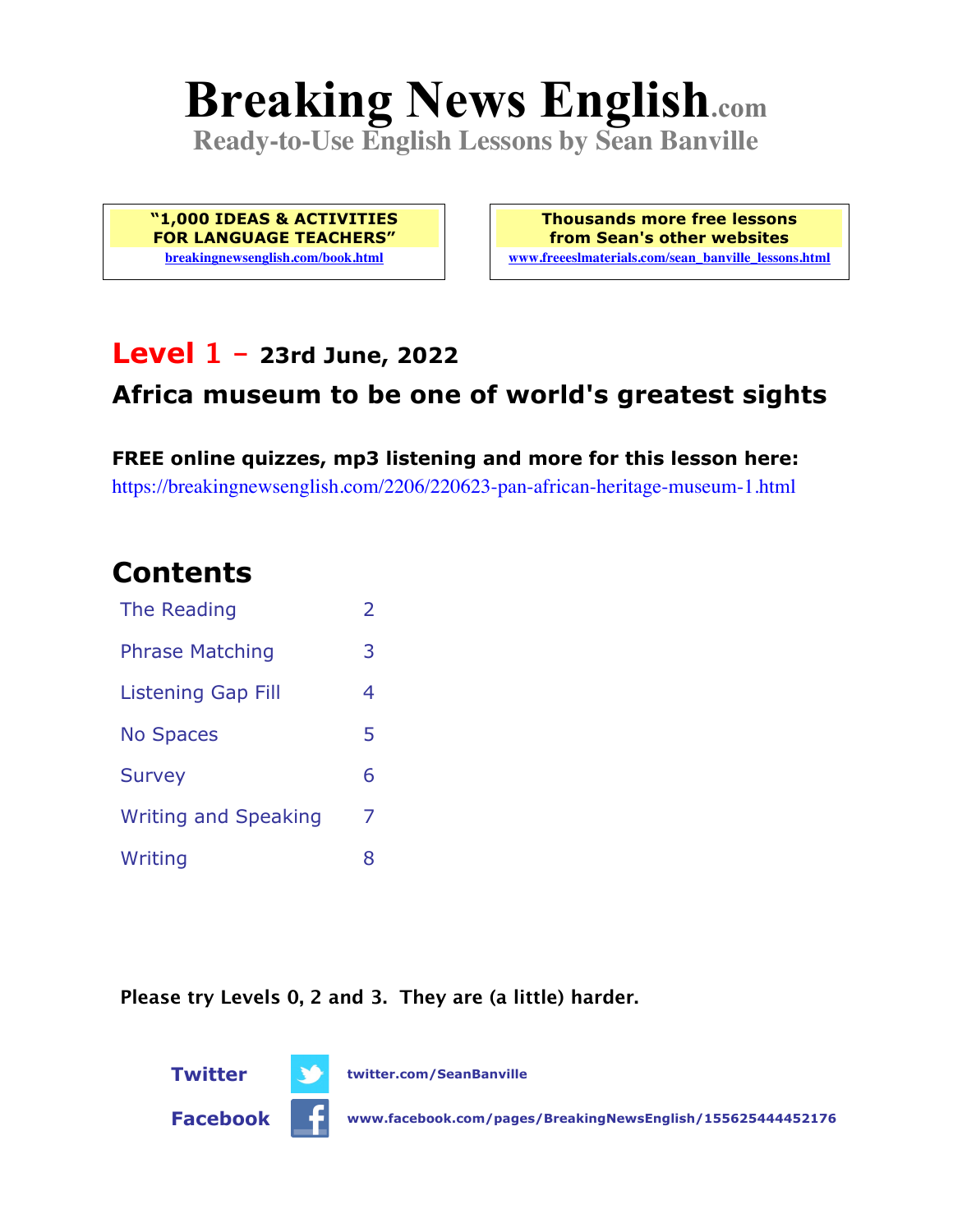# **THE READING**

From https://breakingnewsenglish.com/2206/220623-pan-african-heritage-museum-1.html

 A new museum in Ghana is exciting people worldwide. The Pan African Heritage Museum will open in August 2023. TIME Magazine said it will be one of the world's top 100 places to visit. TIME called it an important place for people "interested in connecting with Africa's history and...heritage". Ghana's president said the museum will house African art stolen by other countries. He said this is now in foreign museums, but it will be returned to Africa.

 A man thought of the idea for the museum after he went to an event for the 375th anniversary of the forced arrival of Africans in the USA. He saw 5,000 people of African descent. He said: "This inspired me to create the museum to unite Africans." He added: "The museum is special because it's the only one bringing all African heritage together under one roof." Africa has fewer than 2,000 museums, compared with over 30,000 in Europe and the USA.

Sources: https://www.**ghanaweb.com**/GhanaHomePage/business/Executives-of-Pan-African-heritagemuseum-pay-courtesy-call-on-minister-for-tourism-1550963 https://**travelnoire.com**/accras-pan-african-heritage-world-museum-listed-among-worldsgreatest-places https://www.**bbc.com**/news/world-africa-61631437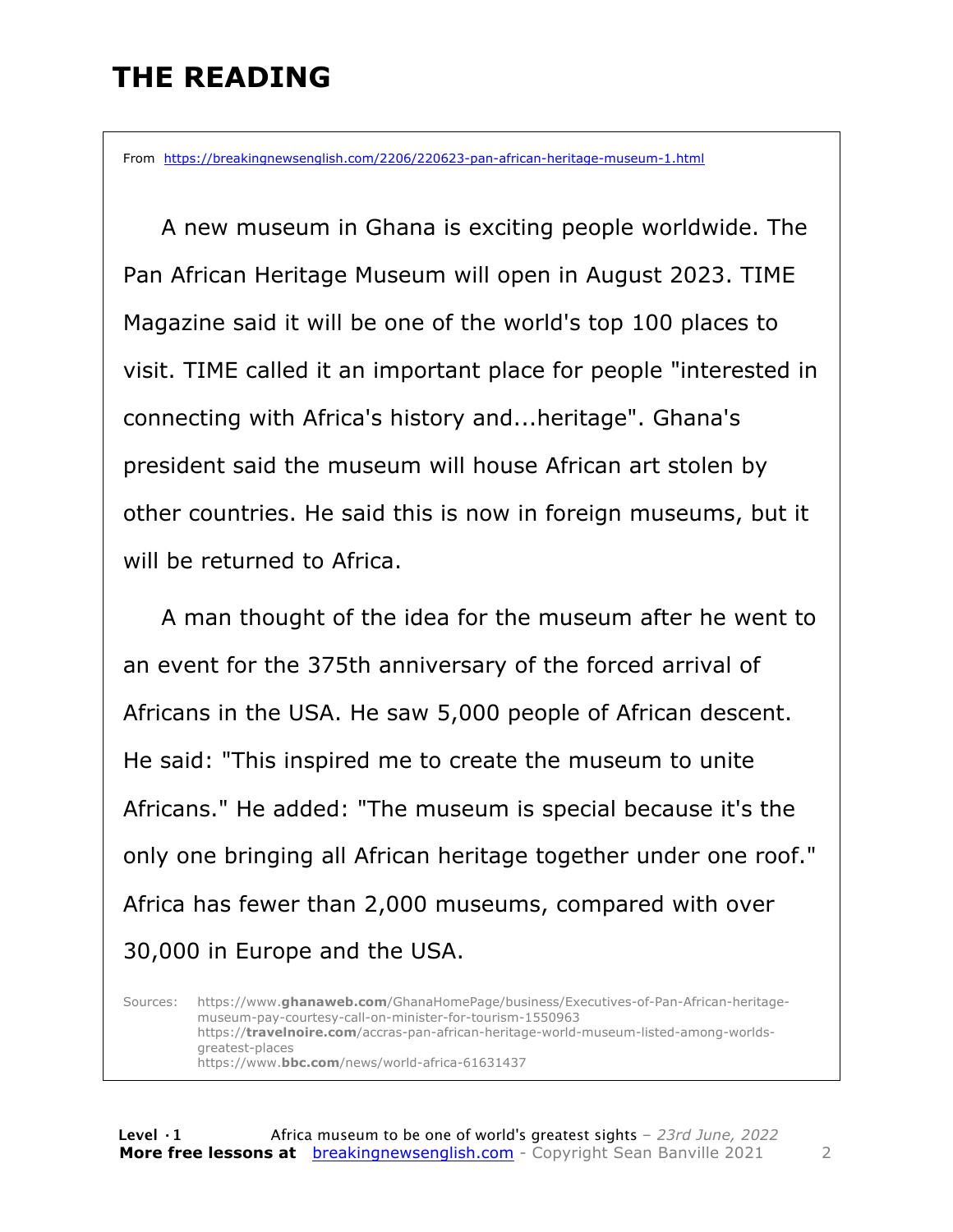# **PHRASE MATCHING**

From https://breakingnewsenglish.com/2206/220623-pan-african-heritage-museum-1.html

#### **PARAGRAPH ONE:**

| 1. A new museum in Ghana is        |    | a. important place       |
|------------------------------------|----|--------------------------|
| 2. one of the world's top 100      |    | b. in foreign museums    |
| 3. TIME called it an               |    | c. African art           |
| 4. people interested in connecting |    | d. to Africa             |
| 5. the museum will house           |    | e. places to visit       |
| 6. African art stolen              | f. | exciting people          |
| 7. this is now                     |    | g. with Africa's history |
| 8. this will be returned           |    | h. by other countries    |

#### **PARAGRAPH TWO:**

8. compared with over

|    | 1. A man thought of the           |    | a. anniversary          |
|----|-----------------------------------|----|-------------------------|
|    | 2. he went to                     |    | b. to create the museum |
|    | 3. the 375th                      |    | c. 30,000 in Europe     |
|    | 4. the forced arrival of Africans |    | d. heritage together    |
|    | 5. This inspired me               |    | e. than 2,000 museums   |
| 6. | bringing all African              | f. | an event                |
|    | 7. Africa has fewer               |    | g. in the USA           |
|    |                                   |    |                         |

h. idea for the museum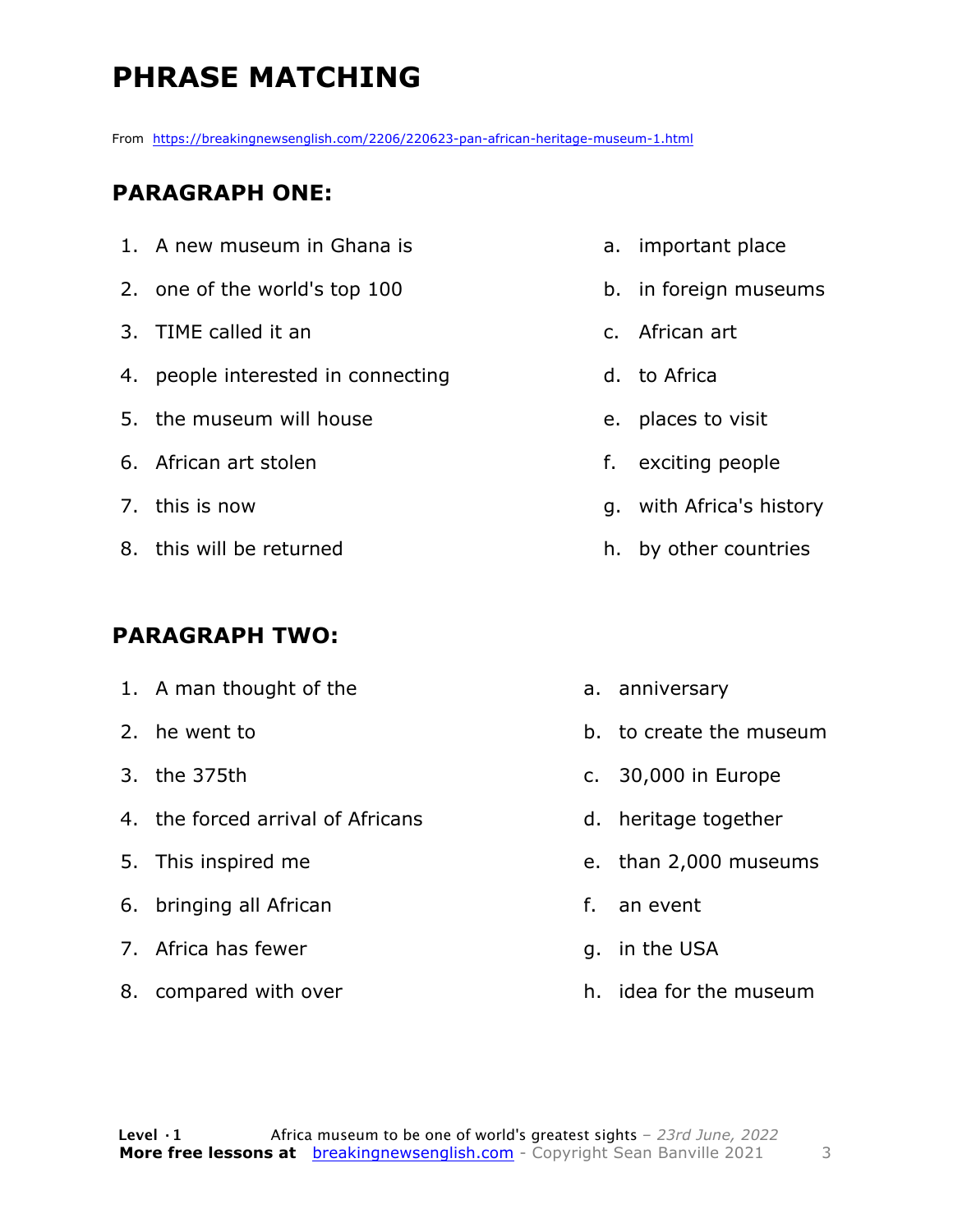## **LISTEN AND FILL IN THE GAPS**

From https://breakingnewsenglish.com/2206/220623-pan-african-heritage-museum-1.html

| A new museum in Ghana (1) __________________________________ worldwide.    |  |  |  |
|----------------------------------------------------------------------------|--|--|--|
|                                                                            |  |  |  |
| August 2023. TIME Magazine said it will                                    |  |  |  |
|                                                                            |  |  |  |
| TIME called it an important (4) ______________________________ "interested |  |  |  |
| in connecting with Africa's history andheritage". Ghana's                  |  |  |  |
| president said the museum will house African                               |  |  |  |
|                                                                            |  |  |  |
|                                                                            |  |  |  |
| A man thought (1) _________________________ for the museum after           |  |  |  |
| he went to (2) ______________________________ the 375th anniversary of     |  |  |  |
| the forced arrival of Africans in the USA. He saw 5,000 people of          |  |  |  |
|                                                                            |  |  |  |
| the museum to unite Africans." He added: "The museum is                    |  |  |  |
|                                                                            |  |  |  |
| heritage together $(5)$ _____________________________." Africa has fewer   |  |  |  |
|                                                                            |  |  |  |
| Europe and the USA.                                                        |  |  |  |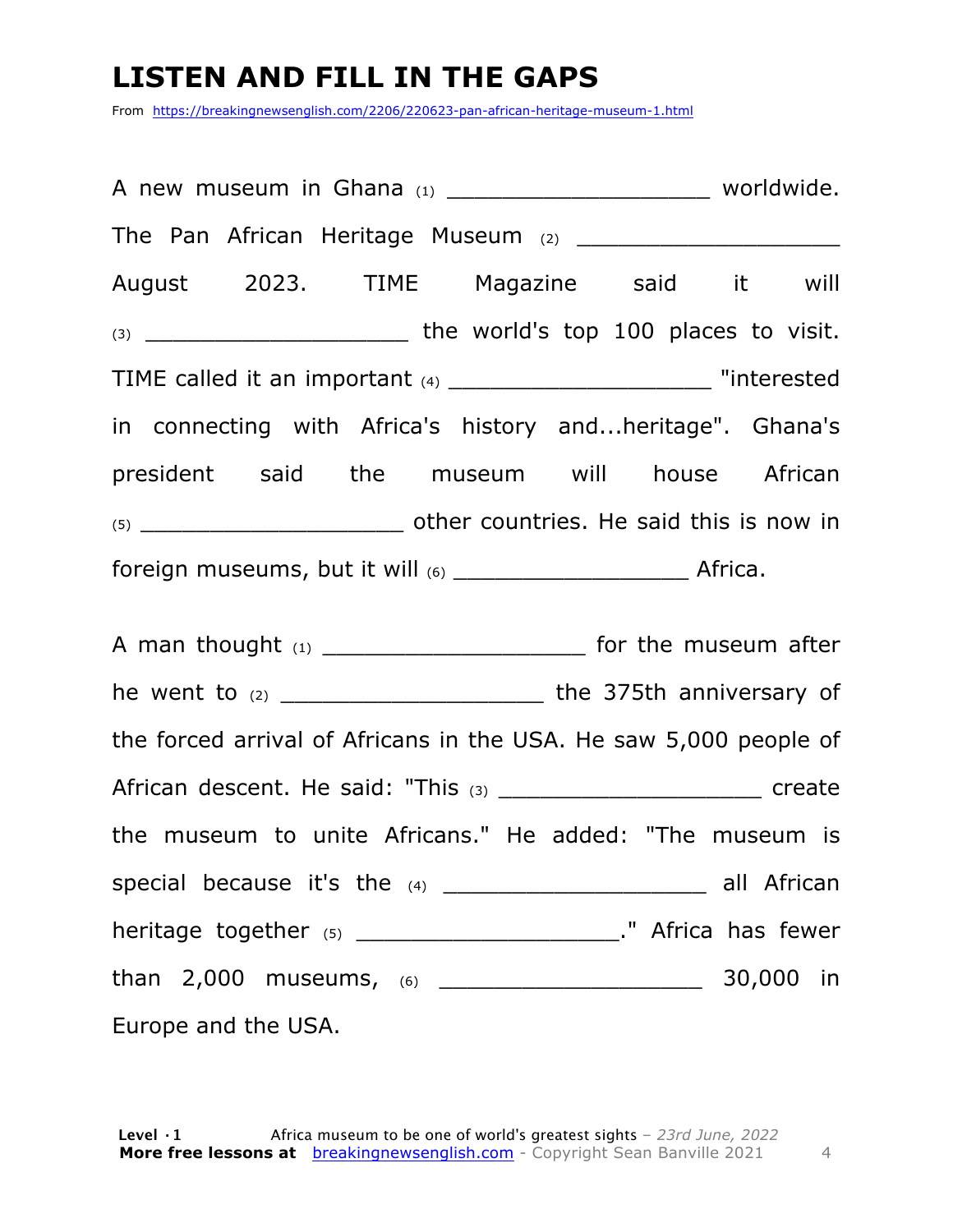# **PUT A SLASH ( / )WHERE THE SPACES ARE**

From https://breakingnewsenglish.com/2206/220623-pan-african-heritage-museum-1.html

AnewmuseuminGhanaisexcitingpeopleworldwide.ThePanAfricanHe ritageMuseumwillopeninAugust2023.TIMEMagazinesaiditwillbeone oftheworld'stop100placestovisit.TIMEcalleditanimportantplaceforp eople"interestedinconnectingwithAfrica'shistoryand...heritage".Gh ana'spresidentsaidthemuseumwillhouseAfricanartstolenbyotherco untries.Hesaidthisisnowinforeignmuseums,butitwillbereturn edtoAfrica.Amanthoughtoftheideaforthemuseumafterhewenttoane ventforthe375thanniversaryoftheforcedarrivalofAfricansintheUSA. Hesaw5,000peopleofAfricandescent.Hesaid:"Thisinspiredmetocrea tethemuseumtouniteAfricans."Headded:"Themuseumisspecialbeca useit'stheonlyonebringingallAfricanheritagetogetherunderoneroof. "Africahasfewerthan2,000museums,comparedwithover30,000inEu ropeandtheUSA.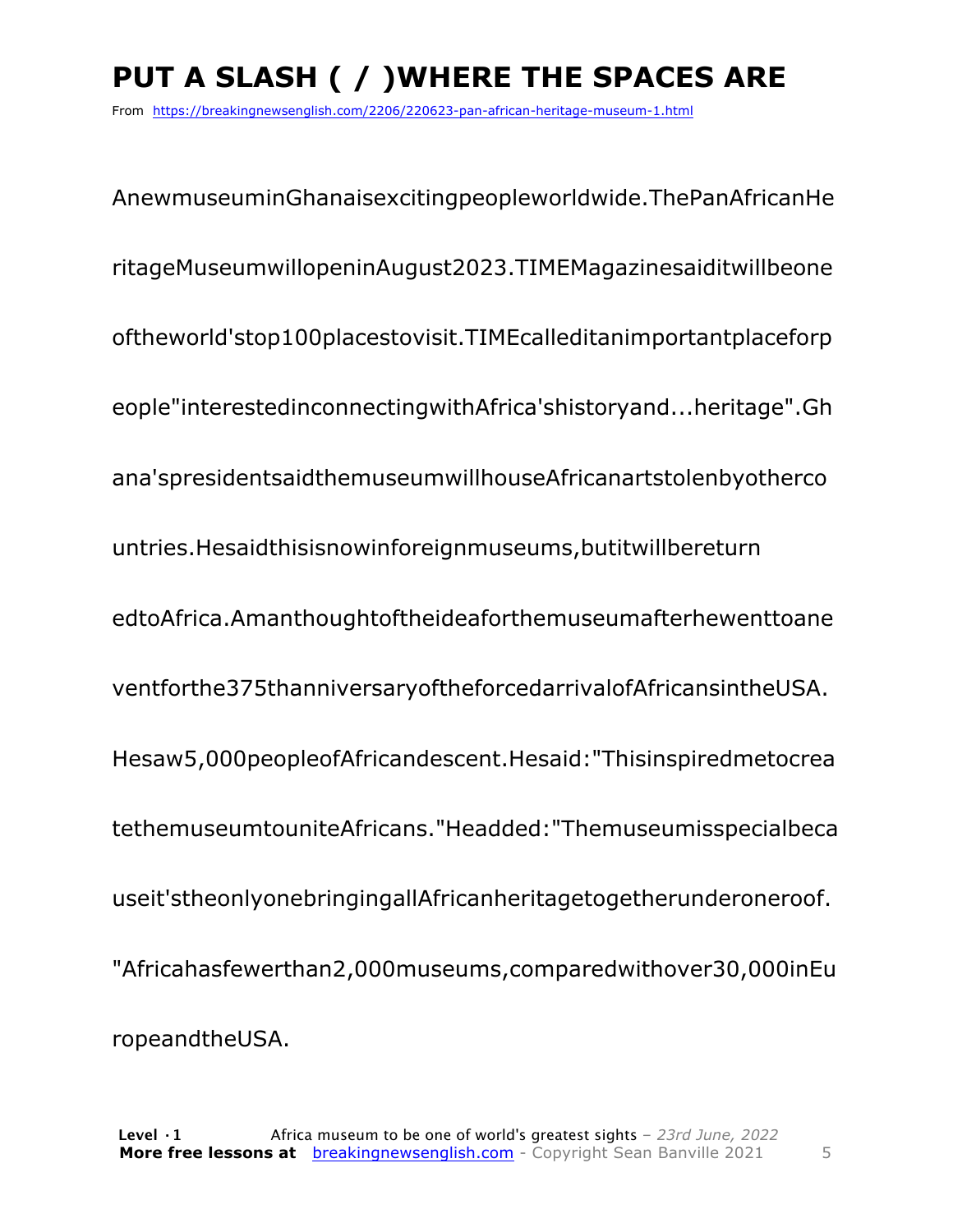# **AFRICA SURVEY**

From https://breakingnewsenglish.com/2206/220623-pan-african-heritage-museum-4.html

Write five GOOD questions about Africa in the table. Do this in pairs. Each student must write the questions on his / her own paper.

When you have finished, interview other students. Write down their answers.

|      | STUDENT 1 | STUDENT 2 | STUDENT 3 |
|------|-----------|-----------|-----------|
| Q.1. |           |           |           |
| Q.2. |           |           |           |
| Q.3. |           |           |           |
| Q.4. |           |           |           |
| Q.5. |           |           |           |

- Now return to your original partner and share and talk about what you found out. Change partners often.
- Make mini-presentations to other groups on your findings.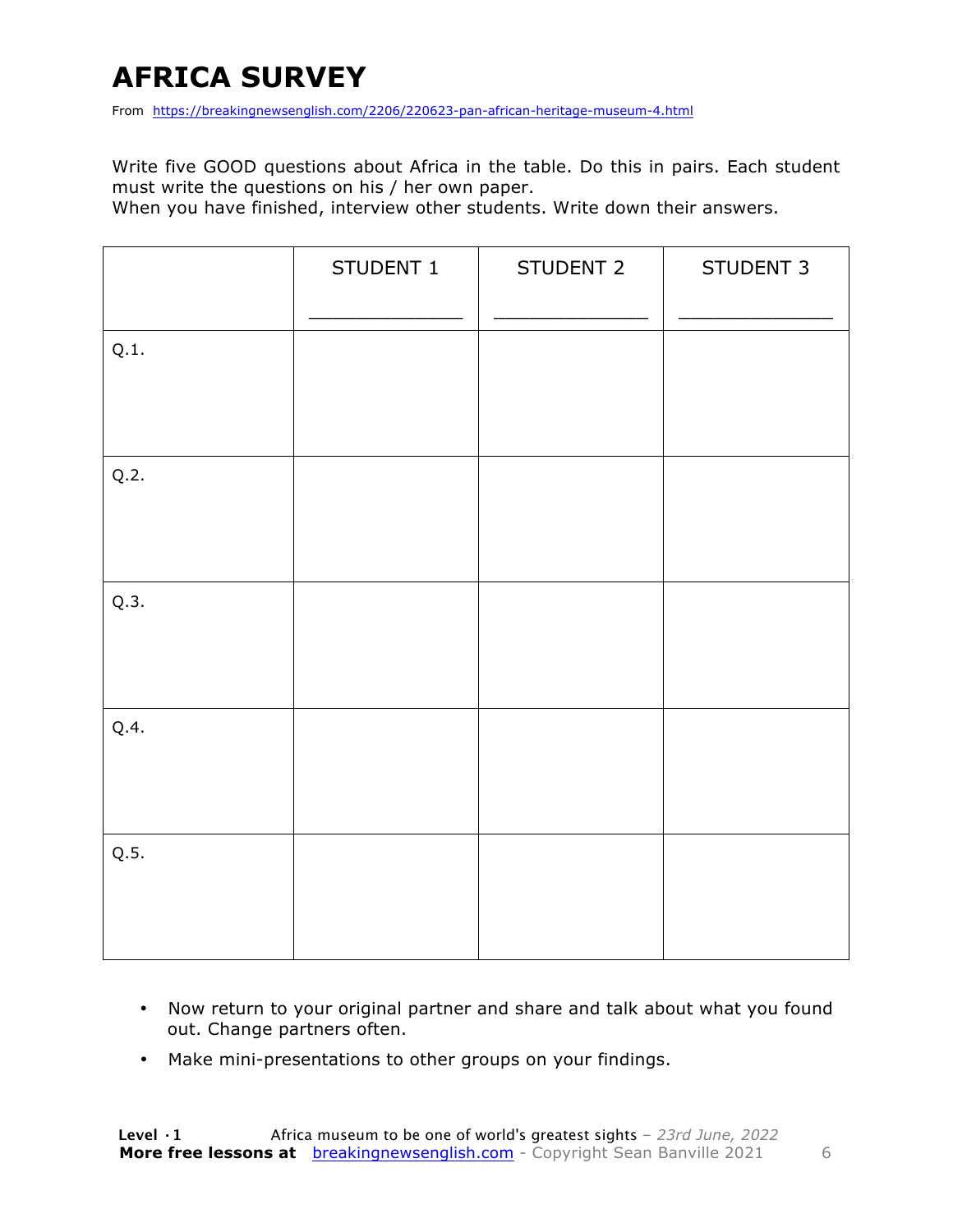## **WRITE QUESTIONS & ASK YOUR PARTNER(S)**

Student A: Do not show these to your speaking partner(s).

| a) |  |  |
|----|--|--|
| b) |  |  |
| c) |  |  |
| d) |  |  |
| e) |  |  |
| f) |  |  |
|    |  |  |

*Africa museum to be one of world's greatest sights – 23rd June, 2022* More free lessons at breakingnewsenglish.com

### **WRITE QUESTIONS & ASK YOUR PARTNER(S)**

-----------------------------------------------------------------------------

Student B: Do not show these to your speaking partner(s).

| a) |  |  |
|----|--|--|
| b) |  |  |
| c) |  |  |
| d) |  |  |
| e) |  |  |
| f) |  |  |
|    |  |  |

**Level ·1** Africa museum to be one of world's greatest sights *– 23rd June, 2022* **More free lessons at** breakingnewsenglish.com - Copyright Sean Banville 2021 7